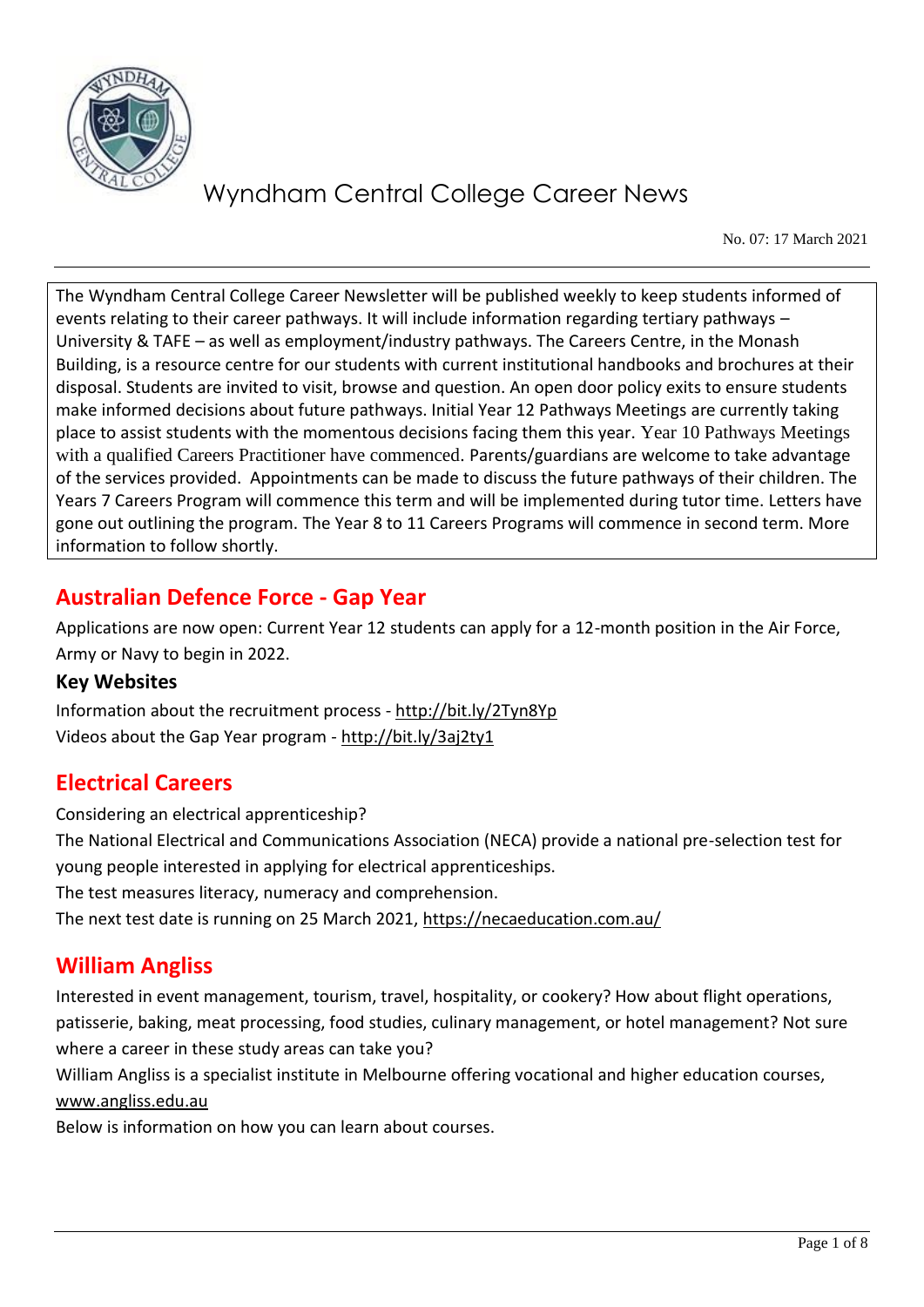

No. 07: 17 March 2021

#### **Book a Course Advise Appointment**

You can book a 1:1 appointment with a course adviser by filling out an online form at this link [www.angliss.edu.au/study-with-us/meet-us/](http://www.angliss.edu.au/study-with-us/meet-us/)

#### **Angliss Experience Day**

Students are invited to participate in the online William Angliss Experience Day. You will be able to watch an Angliss student and teacher compete in the ultimate cake decoration contest.

At the end of the session, you can ask about life as an Angliss student and how you can make your start in the Foods industry. For future butchers, bakers, pâtissiers, chefs and food technicians – you don't want to miss this event!

Date: Thursday 8 April, 11.30am – 12.30pm Location: online Information:<https://bit.ly/2OFJMPQ>

## **The Hotel School Melbourne**

The Hotel School offers management courses in tourism, hotel management and global hotel management. The School is running an event for prospective students called 'Meet our Industry Alumni'. Students will be able to speak to graduates of The Hotel School who have gone on to work in a diverse range of industry pathways.

Date: Wednesday 24 March, 5.30 – 6.30pm Location: 399 Lonsdale Street, Melbourne RSVP:<https://hotelschool.scu.edu.au/events/>

## **Motorsports**

Have you always wanted to work with racing cars and work within a motorsports team? The following are two institutes that offer motorsports courses: **Automotive Centre of Excellence Kangan Institute** Melbourne Docklands, Victoria [www.kangan.edu.au](http://www.kangan.edu.au/)

**Motorsports Training Australia Wodonga Institute of TAFE** Wodonga, Victoria [www.wodongatafe.edu.au](http://www.wodongatafe.edu.au/)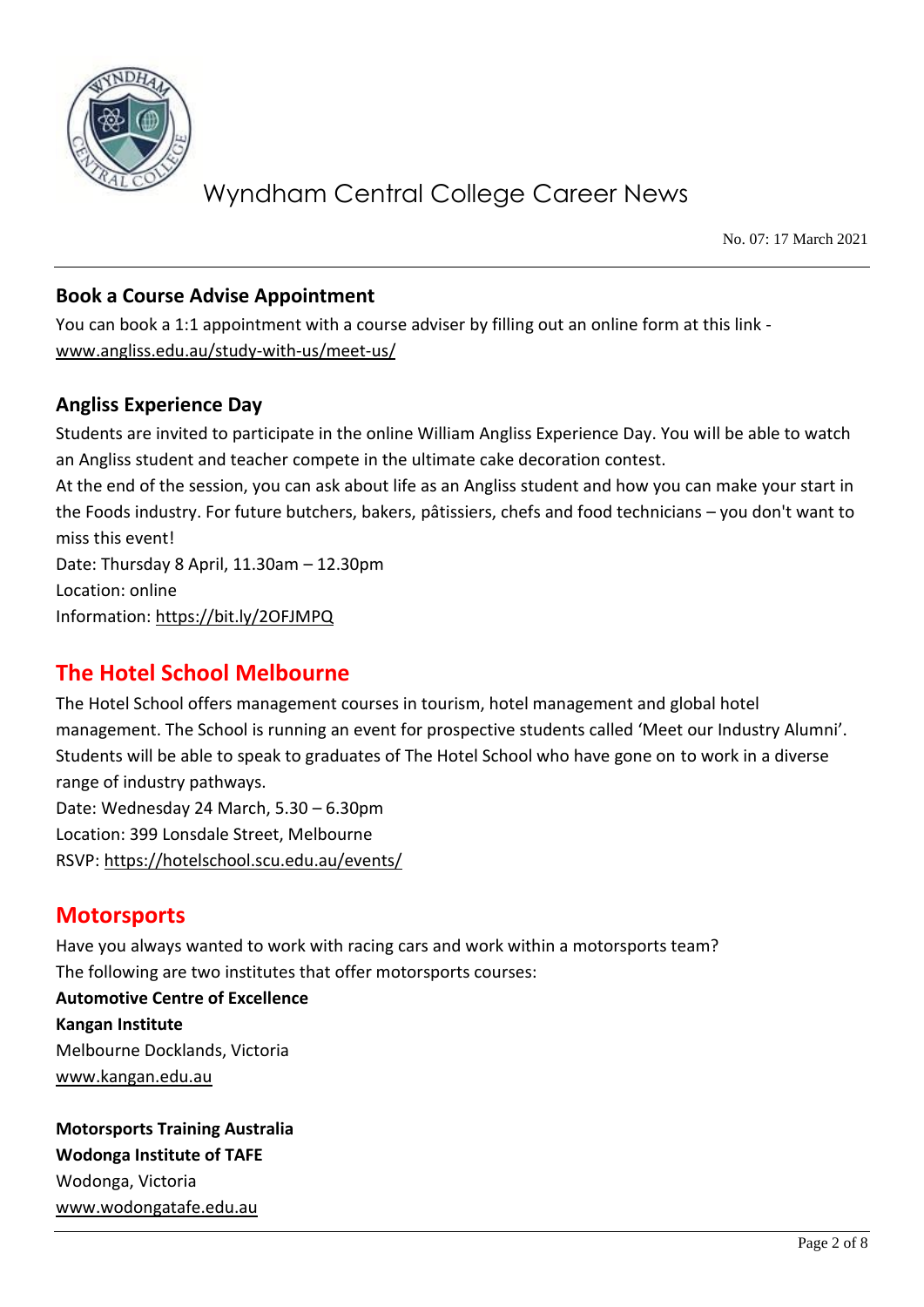

No. 07: 17 March 2021

## **Overseas Gap Year Adventures**

International travel feels like it won't be a reality for many years, but some gap year companies are feeling hopeful that Year 12 students will be able to volunteer overseas in 2022.

### **Lattitude Global Volunteering**

Lattitude provides overseas placements for Year 12 graduates during their gap year. You can volunteer in countries such as Argentina, Poland, Spain, China, Vietnam, Canada, Japan, UK, Fiji, Ghana, New Zealand etc., in positions such as teacher's assistant, sports coach, outdoor activities instructor, medical assistant, teacher, or community worker.

Lattitude is offering a discount on the cost of the application fee to students. For information and to apply, go to<https://lattitudeaustralia.org/>

#### **Camp Counsellors USA (CCUSA)**

CCUSA also offer overseas gap year experiences for Year 12 graduates. They offer summer camp and work opportunities at USA, Canada and Russia, [www.ccusa.com.au](http://www.ccusa.com.au/)

## **Fantastic Website**

#### **Year13**

This is an amazing website for secondary students in all year levels. Once you create an account, you will receive personalized information about:

- TAFE and university courses
- Careers
- Inspiring articles
- Events
- Job opportunities
- Profiles of people working in the industries you're interested in

You will also be able to enter competitions, access information on how to manage your finances, be inspired by gap year programs and also register for and attend the annual Year13 Expo, <https://year13.com.au/>

## **Engineering Careers**

The following is information for students considering studying engineering in the future.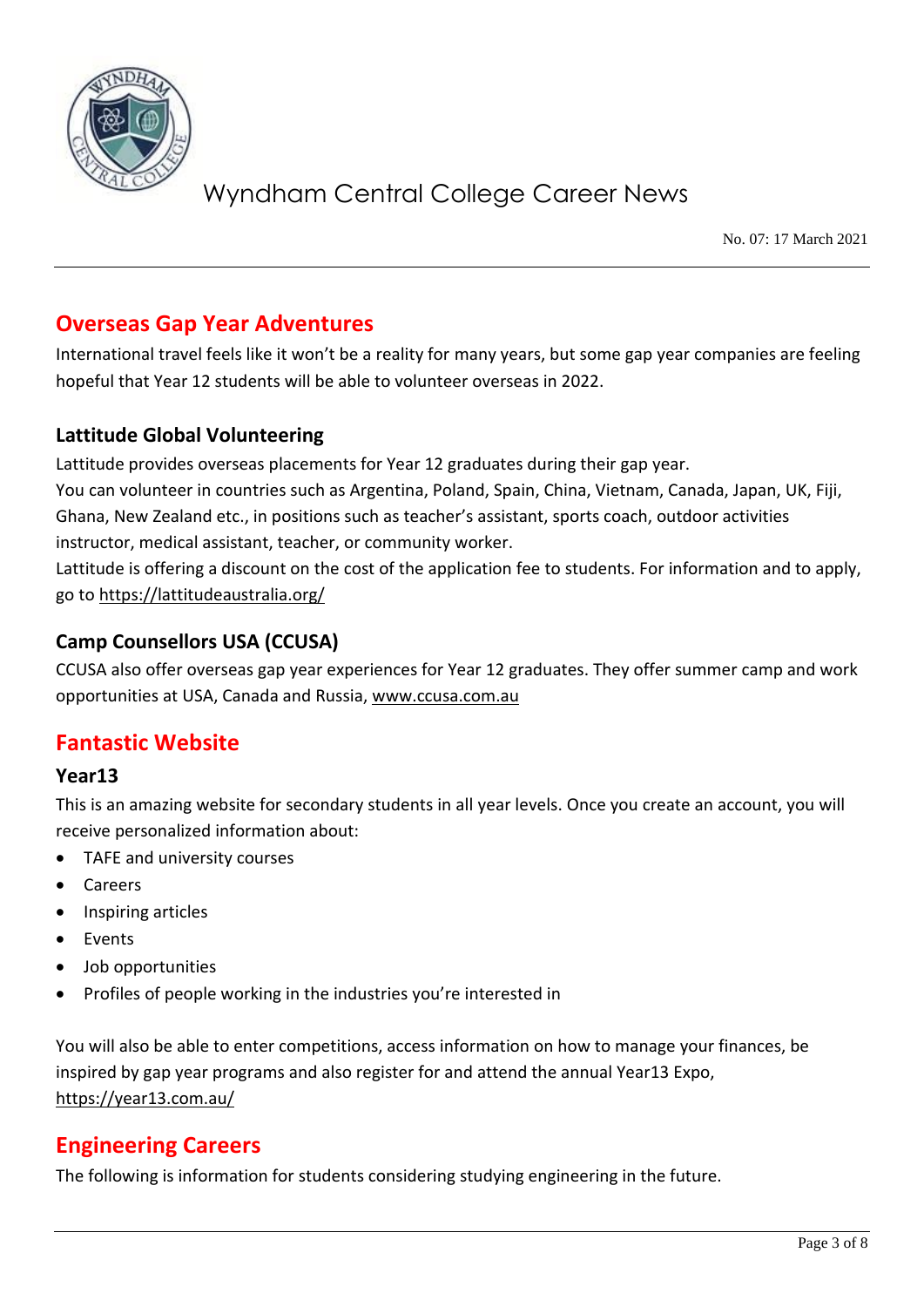

No. 07: 17 March 2021

### **Five Ways Volunteering Can Kickstart Your Engineering Career**

Volunteering is a great way to meet new people and make the world a better place. It can also impress engineering employers – even before you have a degree. In this article, Nadine Cranenburgh from Careers with STEM chats to hiring managers and takes a look at which interpersonal skills to get clued up on, <http://bit.ly/38SipX0>

### **What Type of Engineering Are You Best Suited To?**

RMIT University has developed an online game to assist prospective students in choosing the right type of engineering for them (i.e., Civil, Mechanical, Environmental),<https://trueengineer.rmit.edu.au/>

### **Read Career Magazines Online**

Careers With STEM releases an annual engineering careers magazine. You can read the magazines online or order hard copies. There are also career magazines focussed on science, maths, data science, cyber security, health etc.,<https://careerswithstem.com.au/read-it-here/>

### **Want to Study a Flexible Engineering Degree?**

If you are unsure what engineering specialisation you would like to study at university, you may consider applying for an Engineering degree that has a 'flexible first year'. Students complete a year of foundation engineering units then choose their specialisation at the end of first year to start in second year of the course.

The following are examples of two universities that offer a flexible first year degree.

**Swinburne University** Bachelor of Engineering (Honours) Hawthorn <http://bit.ly/2NnmTAh>

**RMIT University** Bachelor of Engineering (Honours) Melbourne City <http://bit.ly/38Qgmmq>

### **Strengthen Your Employment Prospects By Completing a Double Specialisation**

Some universities offer students the opportunity to complete a double engineering specialisation. For example, at the University of Wollongong, students can choose double engineering majors such as:

• Civil + Environmental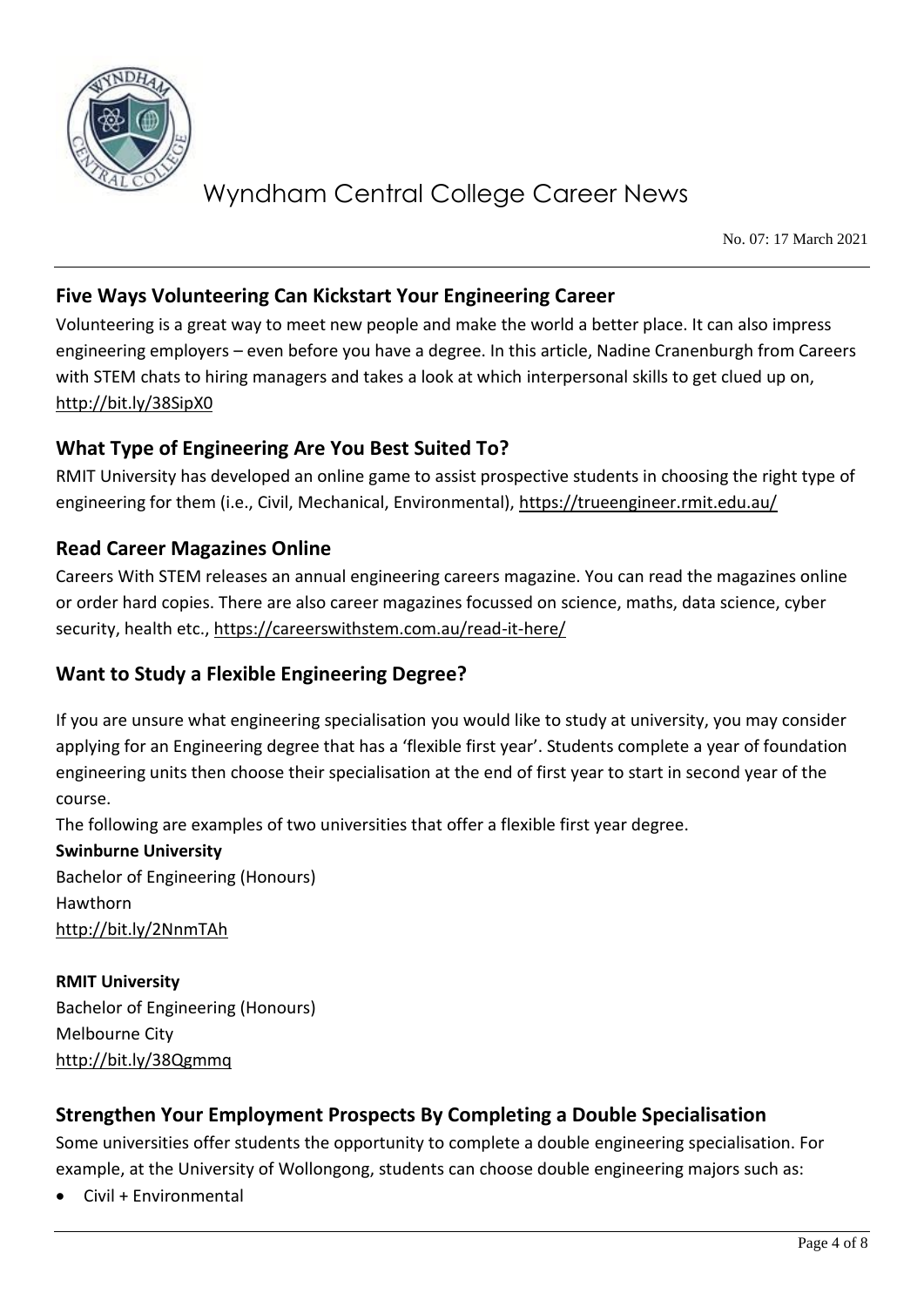

No. 07: 17 March 2021

- Computer + Telecommunications,
- Electrical + Computer
- Mechanical + Materials
- Mining + Materials.

## **Explore Your Passions By Studying a Combined Degree**

Think engineering + a second area of passion. You can study combined engineering degrees at most universities. For example, at Monash University you can combine their Bachelor of Engineering with a second degree in a study area such as :

- Architectural Design
- Arts
- Biomedical Science
- Laws
- Information Technology
- Commerce

#### **Read Stories About Engineers**

Careers with STEM have profiled many people working in amazing engineering careers. Access the stories via<https://bit.ly/3qQLvix>

#### **Learn About Engineering**

What is engineering? What can I specialise in? Where can I study engineering? How do I become qualified? What is the future of engineering?

Engineers Australia have developed a fantastic website for secondary school students answering the above questions,<http://bit.ly/3kj7AU3>

#### **Next Steps**

**Talk to Mrs Karlovic about engineering careers and courses and people working in local industry.**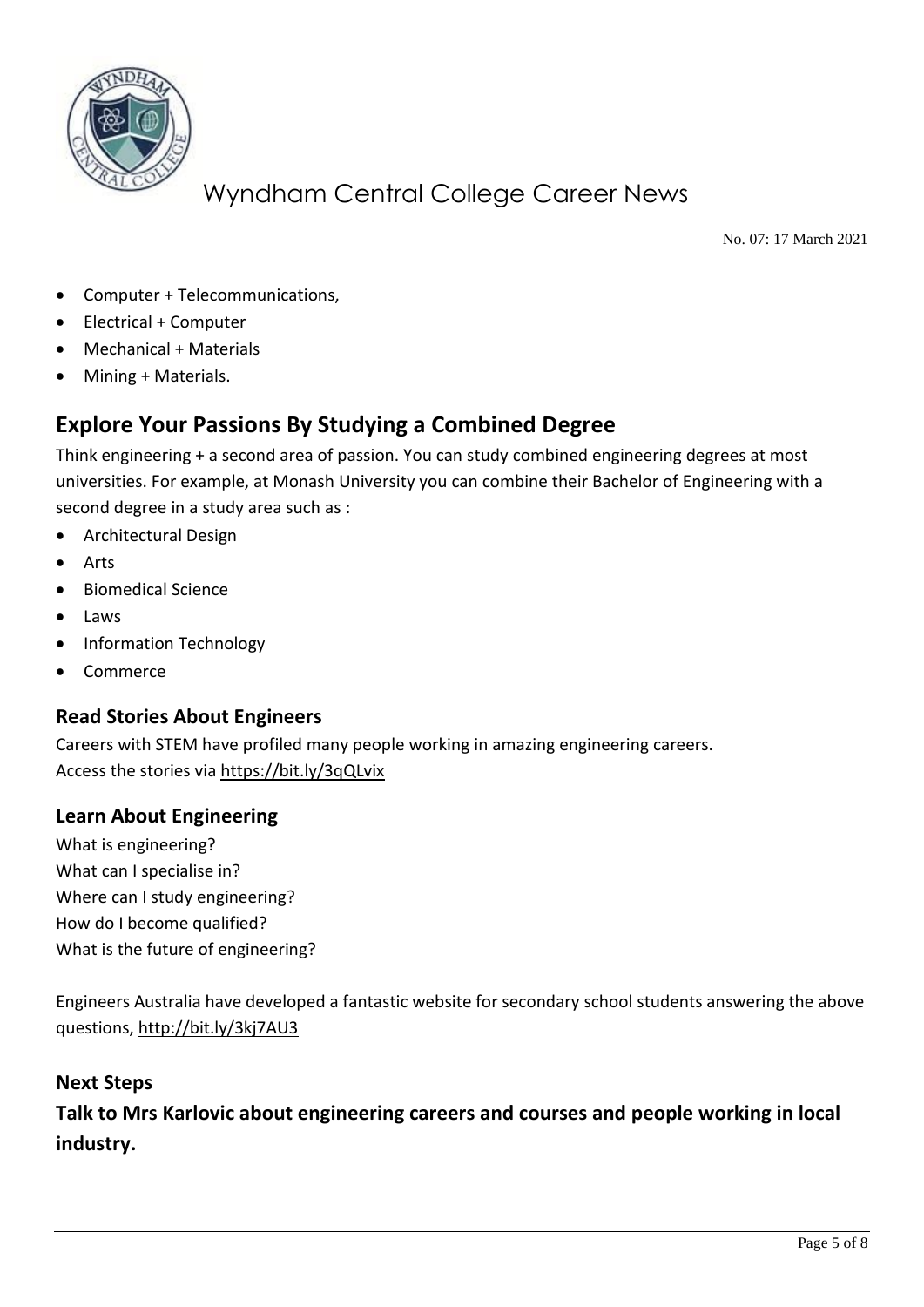

No. 07: 17 March 2021

# **Health and Medical Sciences**

### **The University of Melbourne**

At The University of Melbourne, medical study requires students to obtain an undergraduate qualification, upon completion they are able to select a graduate specialisation.

The Faculty of Medicine, Dentistry and Health Sciences (MDHS) has developed a 'Graduate Programs in Health' guide to help prospective students understand their undergraduate to graduate study options at <http://bit.ly/2w0G1LQ>

### **Immerse Yourself in Medicine at Monash Through Virtual Reality (VR)**

Have you always wanted to visit the Monash campus, but haven't had a chance? Take the opportunity to learn more about Medicine, Nursing and Health Sciences at Monash through 360° video. Look over students' shoulders as they work in the labs or attend a lecture. For more information, please visit<http://bit.ly/2lGI8ub>

### **Would You Like to Study in the UK?**

Want to know what it takes to get into top UK universities? Crimson Education has developed a video covering topics such as academic scores, financing an overseas degree, application processes, and more. You can watch the video at<http://bit.ly/2IL4UOc>

## **Apprenticeships and Traineeships**

The Australian Apprenticeships Pathways (AAP) website contains fantastic resources for young people interested in pursuing a professional trade or traineeship. Some of the resources include:

- Job and training descriptions
- Career interest explorer
- Job pathway charts
- Information on apprenticeships and school-based apprenticeships
- Literacy and numeracy quizzes for different industries such as carpentry, plumbing, electrical, and hairdressing.

To explore the website, go to [www.aapathways.com.au/students](http://www.aapathways.com.au/students)

## **Dates For Your Diary**

#### **MARCH**

Defence Force – Information Sessions Various dates and locations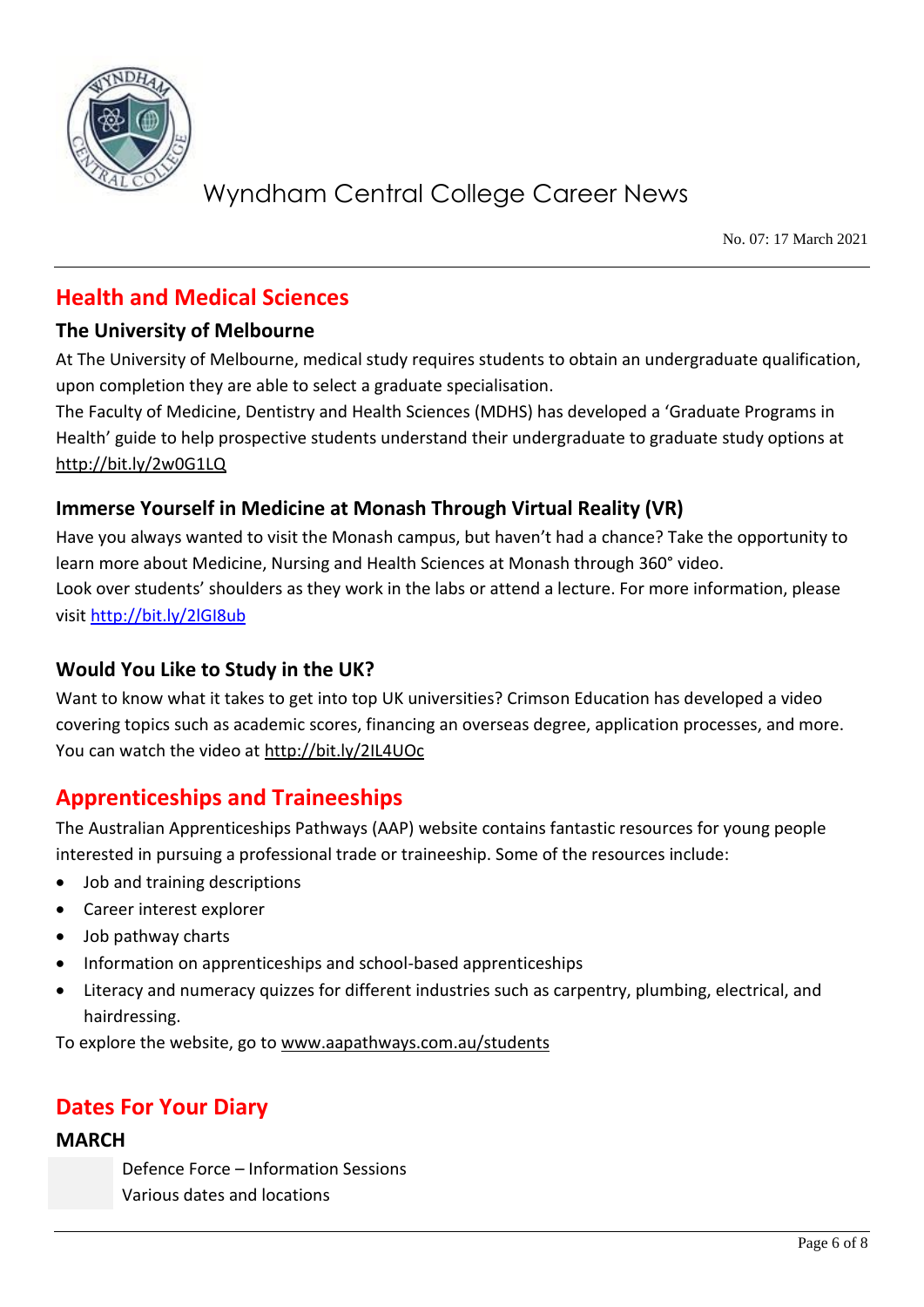

No. 07: 17 March 2021

|           | www.defencejobs.gov.au/events                                                                                                                      |
|-----------|----------------------------------------------------------------------------------------------------------------------------------------------------|
| 24        | The Hotel School Melbourne<br>Meet our Industry Alumni<br>https://hotelschool.scu.edu.au/events/                                                   |
| $16 - 31$ | Victoria University<br>Webinar Series – showcasing a wide variety of courses.<br>https://study.vu.edu.au/ug-webinar-series                         |
| 23, 30    | <b>Explore Days</b><br><b>Charles Sturt University</b><br>23: Wagga Wagga   30: Albury-Wodonga<br>https://study.csu.edu.au/life/events/explore-day |
| 25        | Careers in the Maritime Industry<br>Online webinar. Please see your Careers Adviser for<br>information                                             |
| 27        | <b>UCAT ANZ (online)</b><br>National Institute of Education<br>Intensive UCAT training workshop<br>www.nie.edu.au                                  |
|           |                                                                                                                                                    |

#### **APRIL**

| Deakin University                                  |
|----------------------------------------------------|
| Campus and faculty tours - various dates           |
| www.deakin.edu.au/about-deakin/events/campus-tours |
|                                                    |

Monash University Campus and faculty tours - various dates [www.monash.edu/campus-tours](http://www.monash.edu/campus-tours)

8 William Angliss